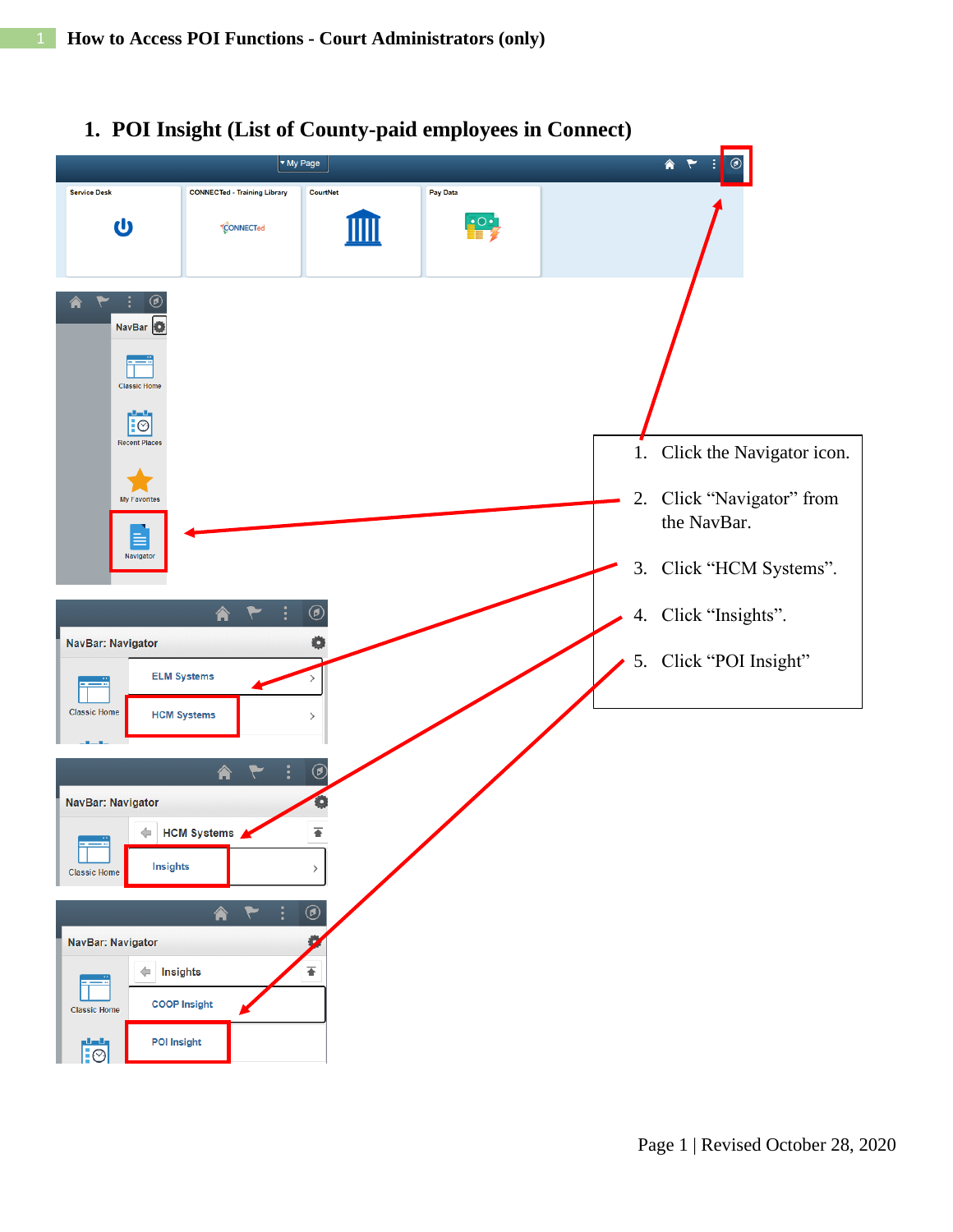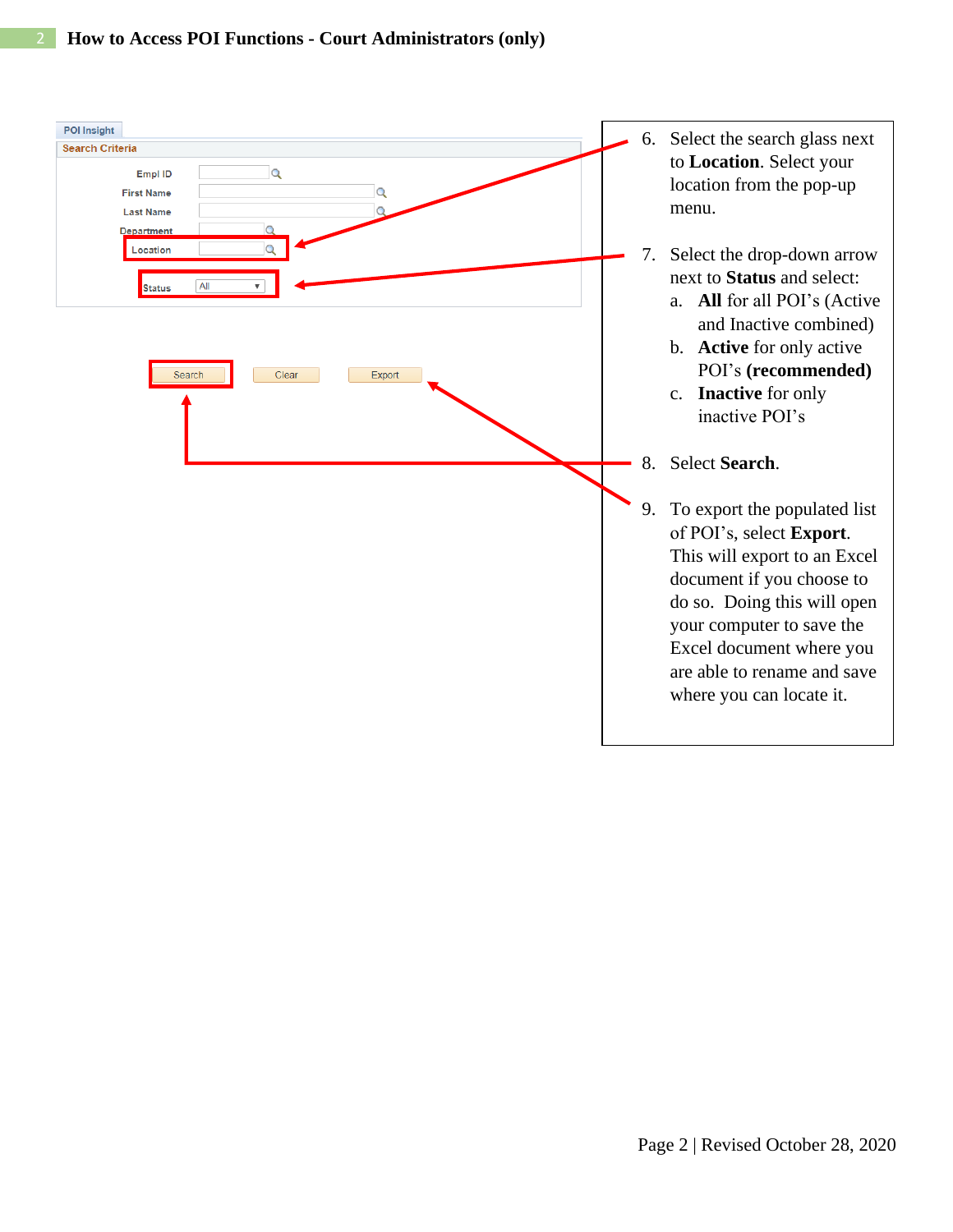**2. POI Maintenance (Add to, Modify, or Remove from Connect)**

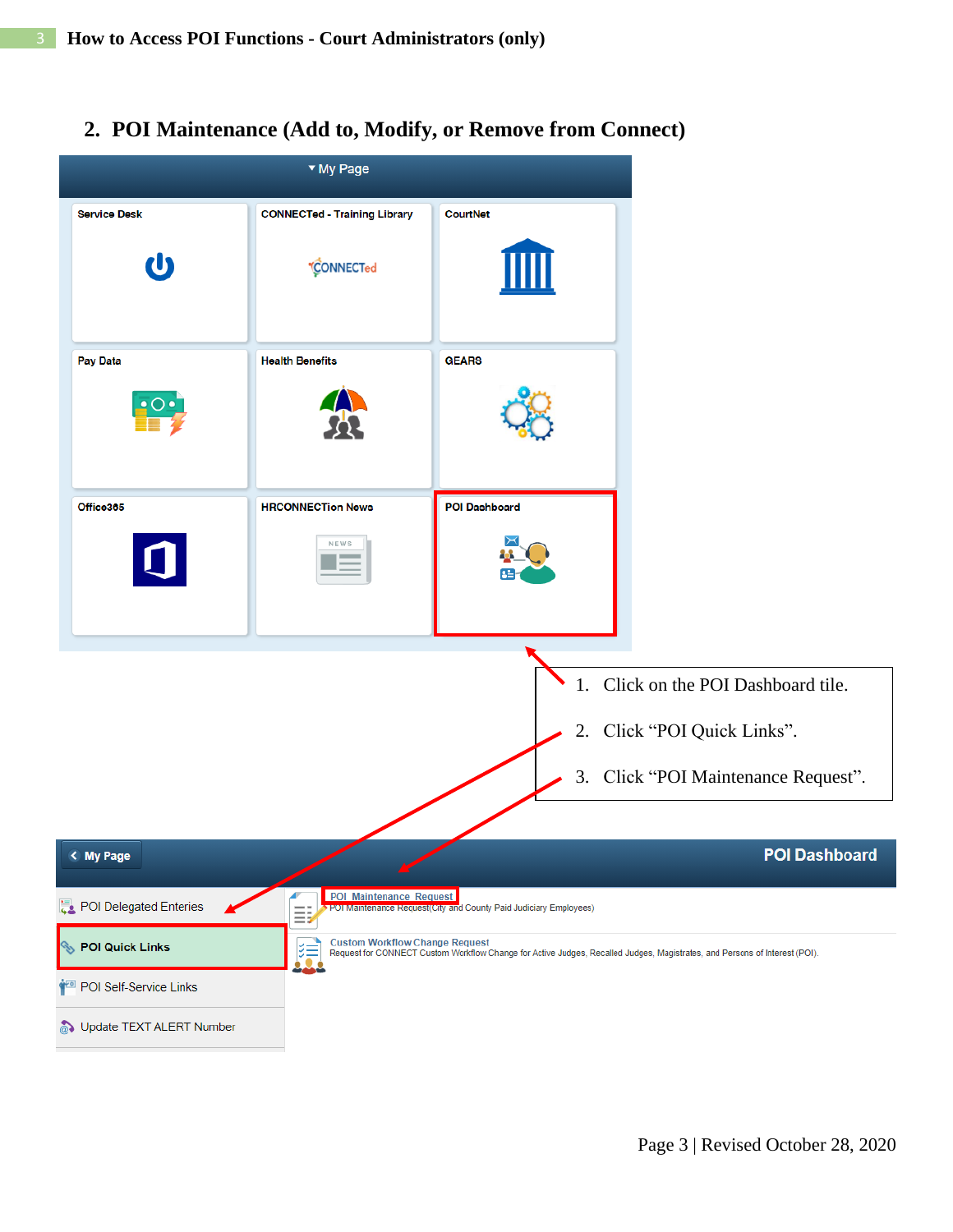| < My Page                                                      |                                 |                                                                                               | 4.                       | Select the tab Add a New<br>Value.                                                                                                                                                                                              |
|----------------------------------------------------------------|---------------------------------|-----------------------------------------------------------------------------------------------|--------------------------|---------------------------------------------------------------------------------------------------------------------------------------------------------------------------------------------------------------------------------|
| <b>Search/Fill a Form</b><br><b>Find an Existing Value</b>     | Add a New Value                 | Enter any information you have and click Search. Leave fields black for a list of all values. | 5.                       | Select the drop-down arrow<br>next to Type of Request<br>and select:<br>a. <b>Inactivate</b> to remove a<br><b>POI</b> from Connect<br>b. Modify to change a<br>POI's information<br>c. New User to add a new<br>POI to Connect |
| < My Page                                                      |                                 |                                                                                               |                          | <b>POI_Maintenance_Request</b>                                                                                                                                                                                                  |
| Form<br>Instructions                                           | Attachments                     |                                                                                               |                          |                                                                                                                                                                                                                                 |
|                                                                |                                 | POI_Maintenance_Request                                                                       |                          |                                                                                                                                                                                                                                 |
| *Subject POIMAIN                                               |                                 |                                                                                               |                          |                                                                                                                                                                                                                                 |
| *Type of Request                                               |                                 |                                                                                               | *Position Type           |                                                                                                                                                                                                                                 |
| *Legal Name                                                    |                                 |                                                                                               | <b>Contract End Date</b> | 前                                                                                                                                                                                                                               |
| <b>Other Name</b>                                              |                                 |                                                                                               | *Employee Phone          |                                                                                                                                                                                                                                 |
| <b>Position Title</b>                                          |                                 | *Emp JudiciaryEmail                                                                           |                          |                                                                                                                                                                                                                                 |
| *Work Department ID                                            | Q                               |                                                                                               | <b>Department</b>        |                                                                                                                                                                                                                                 |
| *Location Code ID                                              | $\alpha$                        |                                                                                               |                          |                                                                                                                                                                                                                                 |
| <b>Current User ID (If</b><br>Applicable)<br>ALL COL<br>$\sim$ | the contract of the contract of |                                                                                               |                          |                                                                                                                                                                                                                                 |

Note: All City and County paid Judiciary employees will be granted access to ELM automatically.

#### **Security Statement:**

The user understands that the password issued shall not be given to, or used by, any other individual. Any unauthorized use of the log-in, or breach of any security procedures related to the use of the log-in, is the user's responsibility. A breach of any security regulation could result in removal of access to CONNECT at the Judiciary's discretion, and may result in disciplinary action.

| *Requester's Electronic |  |
|-------------------------|--|
| Signature:              |  |
| *Requester's Phone:     |  |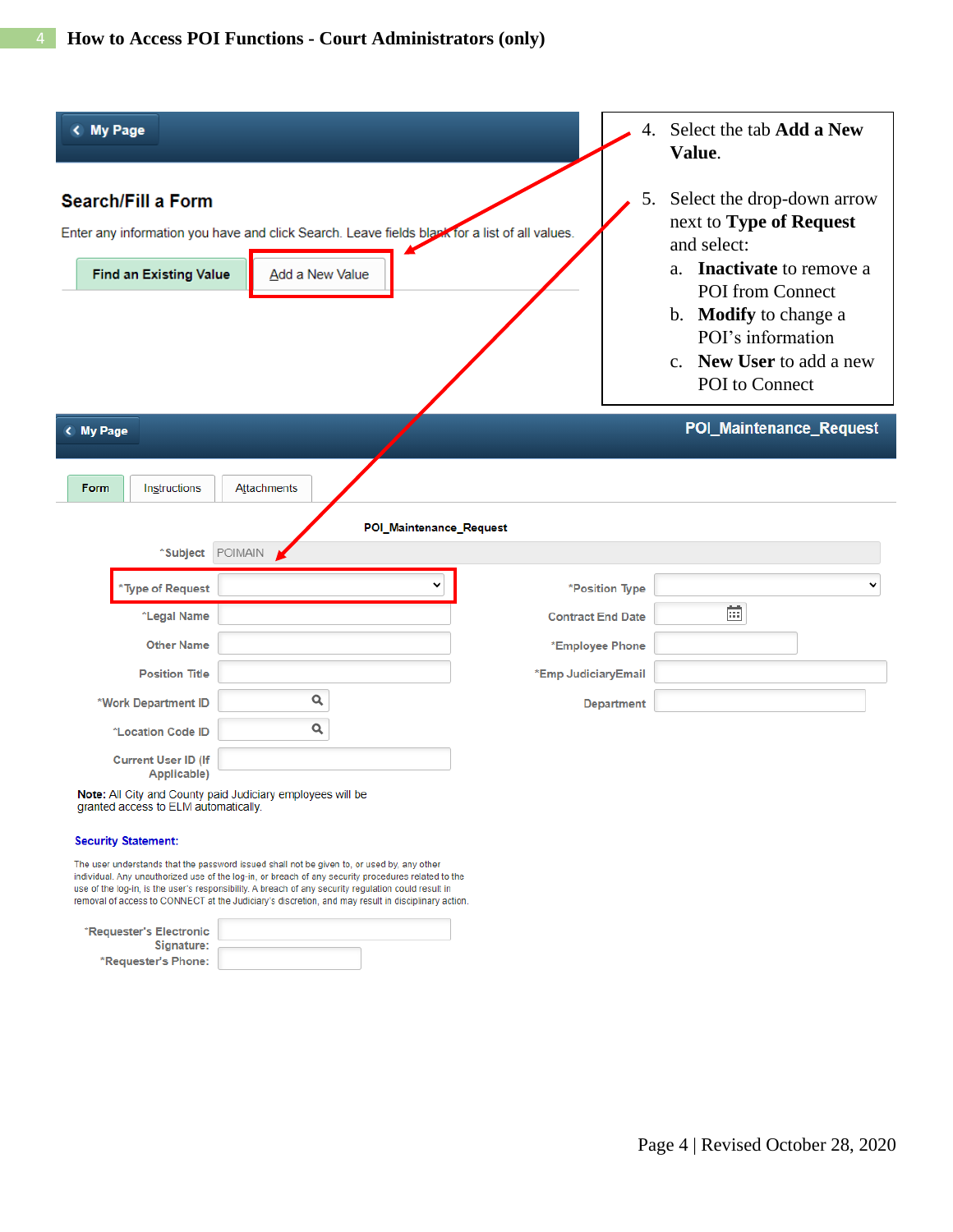- 6. Please complete all fields with an asterisk.
- 7. The most critical information for us is as follows:
	- a. Legal Name Please provide the employee's full First and Last Names.
	- b. Department ID This number will always start with "10" and end with "000".
	- c. Location ID This number will always start with "CC" and may end with a letter.
	- d. Employee Phone Please provide the best work phone number for the employee or office.
	- e. Employee Email This will often be of the form: [FirstName.LastName@mdcourts.gov.](mailto:FirstName.LastName@mdcourts.gov)
	- f. More Info Please let us know the start date of the employee.
- 8. **Save** the form at the bottom and then **Submit** the form at the top.

|                                                                                                                                                                                                                                                                                                                                                                                                                                                                                        |                    | POI_Maintenance_Request |                          |                                 |
|----------------------------------------------------------------------------------------------------------------------------------------------------------------------------------------------------------------------------------------------------------------------------------------------------------------------------------------------------------------------------------------------------------------------------------------------------------------------------------------|--------------------|-------------------------|--------------------------|---------------------------------|
| *Subject                                                                                                                                                                                                                                                                                                                                                                                                                                                                               | POIMAIN            |                         |                          |                                 |
| *Type of Request                                                                                                                                                                                                                                                                                                                                                                                                                                                                       | <b>New User</b>    | v                       | *Position Type           |                                 |
| *Legal Name                                                                                                                                                                                                                                                                                                                                                                                                                                                                            | FirstName LastName |                         | <b>Contract End Date</b> | 前                               |
| <b>Other Name</b>                                                                                                                                                                                                                                                                                                                                                                                                                                                                      |                    |                         | *Employee Phone          | 301-555-1212                    |
| <b>Position Title</b>                                                                                                                                                                                                                                                                                                                                                                                                                                                                  |                    |                         | *Emp JudiciaryEmail      | FirstName.LastName@mdcourts.gov |
| *Work Department ID                                                                                                                                                                                                                                                                                                                                                                                                                                                                    | Q<br>1001000       |                         | <b>Department</b>        | <b>CC Allegany County</b>       |
| *Location Code ID                                                                                                                                                                                                                                                                                                                                                                                                                                                                      | Q<br>CC01A         |                         |                          |                                 |
| <b>Current User ID (If</b><br>Applicable)                                                                                                                                                                                                                                                                                                                                                                                                                                              |                    |                         |                          |                                 |
| granted access to ELM automatically.                                                                                                                                                                                                                                                                                                                                                                                                                                                   |                    |                         |                          |                                 |
|                                                                                                                                                                                                                                                                                                                                                                                                                                                                                        |                    |                         |                          |                                 |
| <b>Security Statement:</b><br>The user understands that the password issued shall not be given to, or used by, any other<br>individual. Any unauthorized use of the log-in, or breach of any security procedures related to the<br>use of the log-in, is the user's responsibility. A breach of any security regulation could result in<br>removal of access to CONNECT at the Judiciary's discretion, and may result in disciplinary action.<br>*Requester's Electronic<br>Signature: |                    |                         |                          |                                 |
| *Requester's Phone:<br>Court Administrator Authorization: The Court Administrator is responsible for ensuring that the<br>access requested is appropriate. The Court Administrator is also responsible for modifying or<br>removing the access when it is no longer appropriate.                                                                                                                                                                                                       |                    |                         |                          |                                 |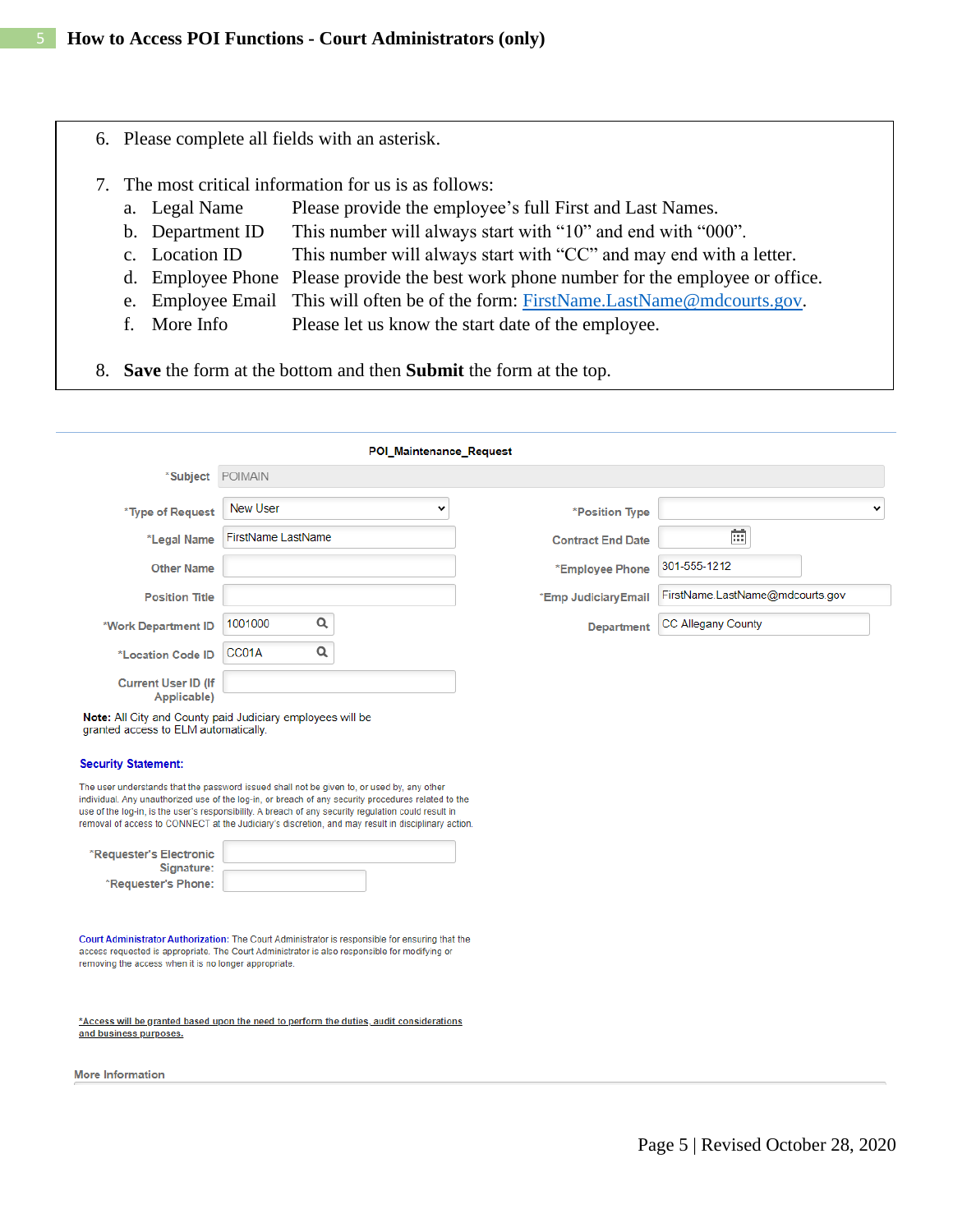# **3. Custom Workflow Change**

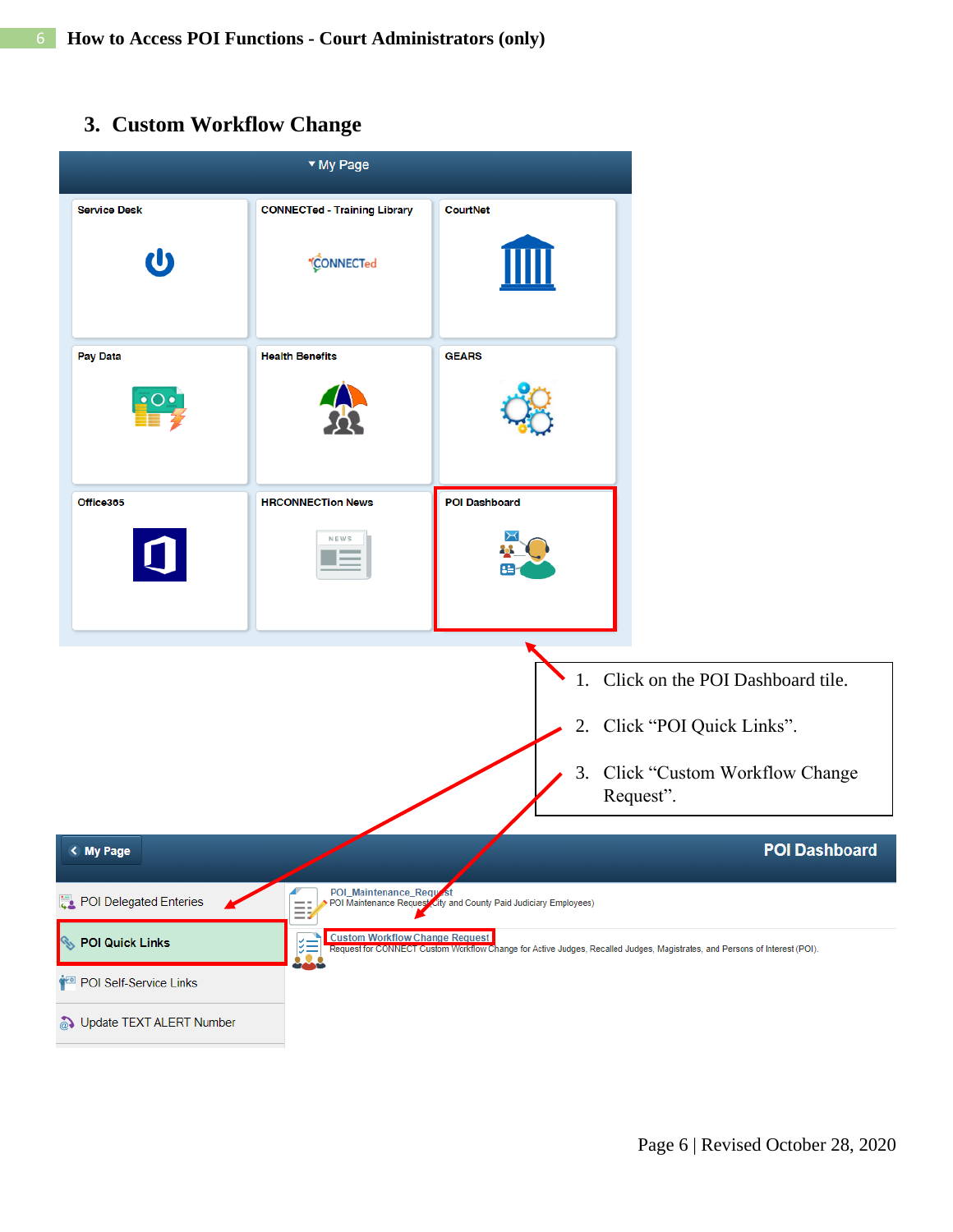## < My Page

## **Search/Fill a Form**

Enter any information you have and click Search. Leave fields blank for a list of all values.

| <b>Find an Existing Value</b> | Add a New Value |                                                                                                                                                                                                                                                                                                      |
|-------------------------------|-----------------|------------------------------------------------------------------------------------------------------------------------------------------------------------------------------------------------------------------------------------------------------------------------------------------------------|
|                               |                 | 4. Select the tab Add a New Value.<br>Select the drop-down arrow next to Type of<br>5.<br><b>Update</b> and select:<br><b>Add New Approver Only</b><br>a.<br><b>Add New and Delete Approvers</b><br>b.<br><b>Delete Approver Only</b><br>$\mathbf{C}$ .<br><b>Other</b> (Explain in More Info)<br>d. |
|                               |                 |                                                                                                                                                                                                                                                                                                      |
| < POI Dashboard               |                 |                                                                                                                                                                                                                                                                                                      |
| Instructions<br>Form          | Attachments     | <b>Custom Workflow Change Request</b>                                                                                                                                                                                                                                                                |
|                               |                 | <b>Custom Workflow Change Request</b>                                                                                                                                                                                                                                                                |
| *Subject                      |                 |                                                                                                                                                                                                                                                                                                      |
| Initial<br><b>Status</b>      |                 |                                                                                                                                                                                                                                                                                                      |
| *Court                        |                 |                                                                                                                                                                                                                                                                                                      |
| *Jurisdiction                 |                 | $\checkmark$                                                                                                                                                                                                                                                                                         |
| *Type of Update               |                 |                                                                                                                                                                                                                                                                                                      |

Please indicate what changes are needed to the custom workflow matrix. The links to the CC and DC matrices can be found on the MyPage tab. Please note that it may take several days before the changes take effect. If more t

If you are **only** adding or deleting an approver, please enter N/A in the appropriate box.